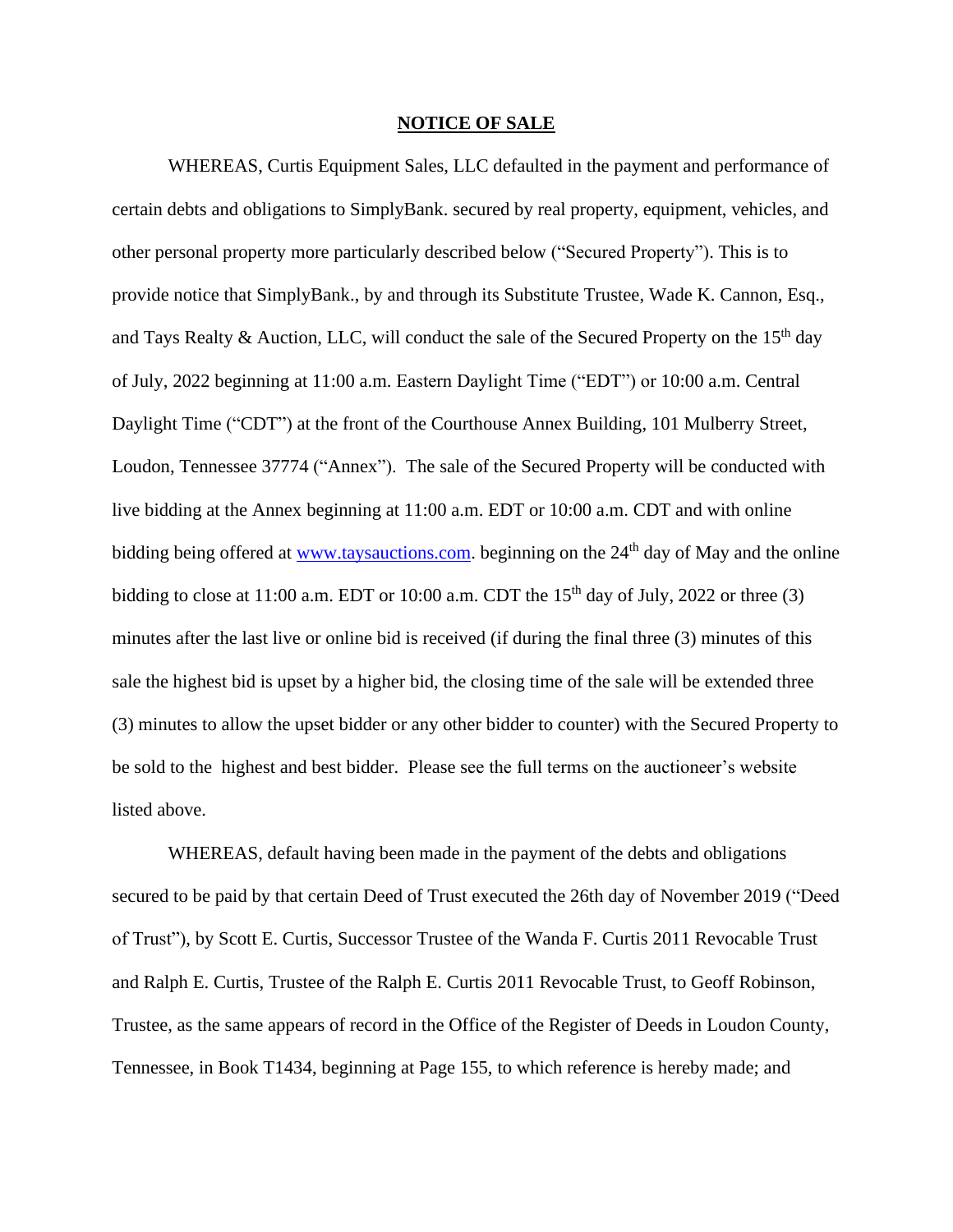WHEREAS, the undersigned, Wade K. Cannon, was appointed as Substitute Trustee under said First Priority Deed of Trust by instrument recorded in Book T1525, beginning at Page 819, in said Register of Deeds Office; and

WHEREAS, notice to the Debtor and Co-Debtor, if any, was provided pursuant to Tenn. Code Ann. § 35-5-101; and

WHEREAS, the undersigned, Wade K. Cannon, having been appointed Substitute Trustee as set forth above, and the owner of the debts secured, SimplyBank. formerly doing business as Community National Bank, having requested the undersigned to advertise and sell the property described and conveyed by said Deed of Trust, all of said indebtedness having matured by default in payment thereof, at the option of the owner, this is to give notice that the undersigned will on the 15th day of July 2022, commencing at 11:00 a.m. EDT at the front of the Loudon County Annex Building, 101 Mulberry Street, #202, Loudon, Tennessee, 37774 proceed to sell at public auction (including online bidding as described above) to the highest and best bidder for cash said real property and improvements, commonly known as **6995 Davis Ferry** 

## **Road, Loudon, Tennessee 37774 (Tax Map Parcel Numbers: 042-063.00 and 042-063.00-SI-**

**001)**, and more particularly described as follows:

Land situated in the First  $(1<sup>st</sup>)$  Civil District of Loudon County, Tennessee, more particularly described as follows:

BEGINNING at an old iron pin along the right of way of Davis Ferry Road and comer to the property line of Parcel 062.00; thence leaving the right of way of Davis Ferry Road and following the line of Parcel 062,00 North 29 degrees 44 minutes West 469.24 feet to an old iron pin; thence following the line of Parcel 062.00 South 59 degrees 12 minutes West 150.23 feet to an old iron pin at a corner to Parcel 061.00; thence leaving the line of Parcel 062.00 and following the line of Parcel 061.00 North 29 degrees 44 minutes West 223.80 feet to an old iron pin; thence following the line of Parcel 061.00 North 04 degrees 00 minutes East 246.49 feet to an old iron pin; thence following the line of Parcel 061.00 North 67 degrees 37 minutes East 456.16 feet to a new iron pin at a corner of Parcel 061.00 and Parcel 064.00; thence leaving Parcel 061.00 and following the line of Parcel 064.00 North 67 degrees 37 minutes East 124.77 feet to a new iron pin; thence following the line of Parcel 064.00 South 43 degrees 24 minutes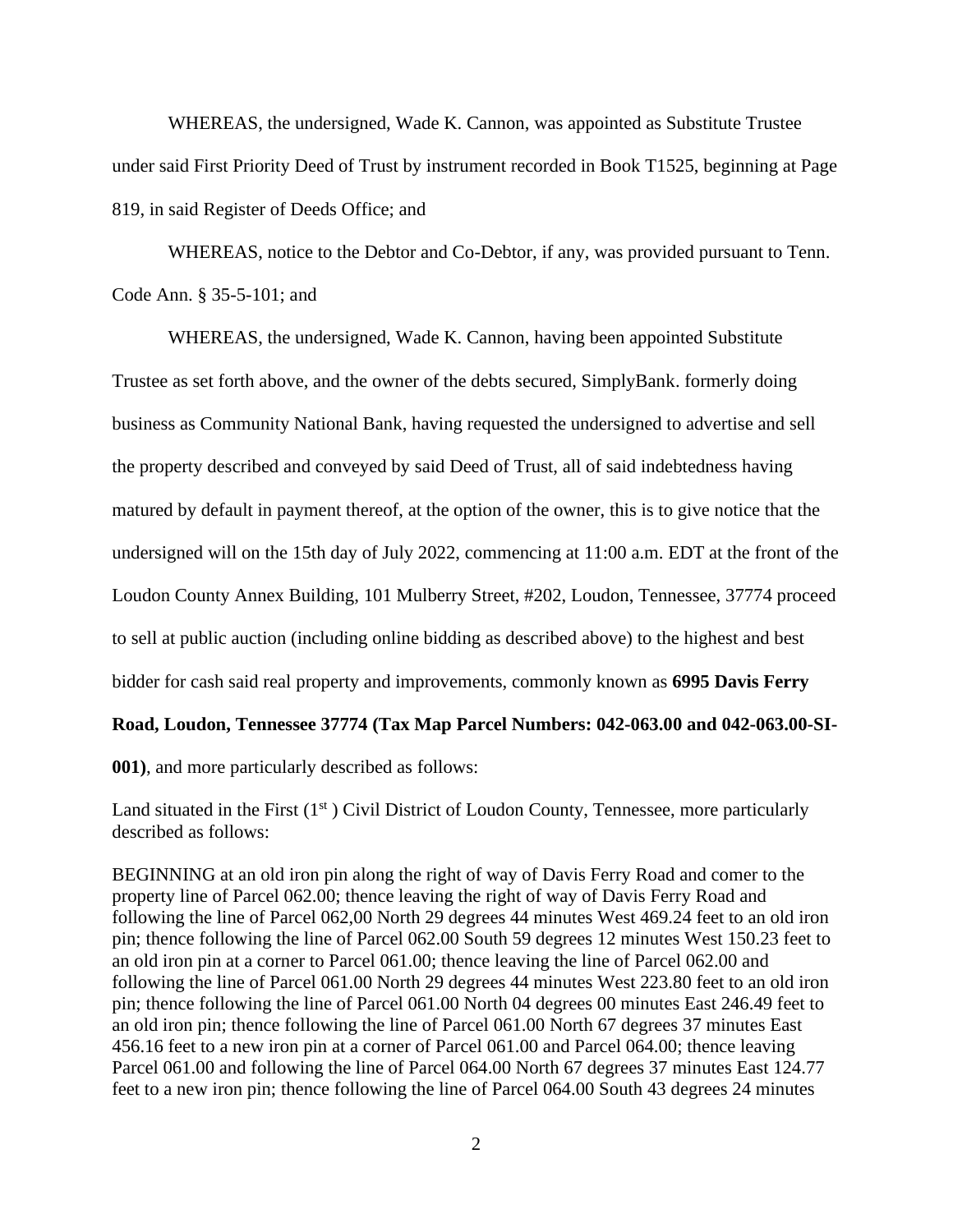East 594.63 feet to a new iron pin; thence following the line of Parcel 064.00 South 49 degrees 47 minutes East 218.24 feet to an old iron pin at the comer of Parcel 064.00 and the right of way of Davis Ferry Road; thence leaving the line of Parcel 064.00 and following the right of way of Davis Ferry Road South 57 degrees 27 minutes West 300.00 feet to an old iron pin; thence following the right of way of Davis Ferry Road South 57 degrees 28 minutes West 478.99 feet to the point of BEGINNING, according to survey of Stanley E. Hinds, TN RLS No. 967, dated September 26, 2016.

Being the same property conveyed to Wanda F. Curtis, Trustee of the Wanda F. Curtis 2011 Revocable Trust (a one-half interest) and Ralph E. Curtis, Trustee of the Ralph E. Curtis 2011 Revocable Trust (a one-half interest) by Quitclaim Deed from Wanda F. Curtis, Trustee of the Wanda F. Curtis 2011 Revocable Trust and Ralph E. Curtis, Trustee of the Ralph E. Curtis 2011 Revocable Trust of record in Book D391, Page 890, Register's Office for Loudon County, Tennessee, dated February 22, 2017 and recorded on February 23, 2017.

SUBJECT TO Any governmental zoning and/or subdivision ordinance or regulation in effect thereon.

SUBJECT TO Notes contained on plat recorded in Plat Cabinet J, Slide 92, in the Register's Office of Loudon County, Tennessee.

SUBJECT TO Application for Greenbelt Assessment-Agricultural of record in Book T1359, Page 283 and Book Tl123, Page 752, in the Register's Office for Loudon County, Tennessee.

SUBJECT TO Transmission Line easements of record in Book 345, Page 711, Page Book J, Page 92, in the Register's Office for Loudon County, Tennessee.

All rights and equity of redemption, homestead, right to an elective share, and all other exemptions are expressly waived in said Deed of Trust and title is believed to be good, but I will sell and convey only as Substitute Trustee.

Title to said property may be subject to tax liens of the United States of record in the

Register's Office of Loudon County, Tennessee, in Lien Book L54, Page 380, Lien Book L54,

Page 618, Lien Book L54, Page 657, Lien Book L55, Page 675, Lien Book L55, Page 808, Lien

Book L55, Page 809, and Lien Book L55, Page 810, and said liens, pursuant to 26 U.S.C.

§7425(b) require notice to be given to the United States in order for the sale of the real property

advertised herein not to be subject to such lien or claim of lien of the United States. Wade K.

Cannon, as Substitute Trustee, has given to the United States timely notice of the sale of said real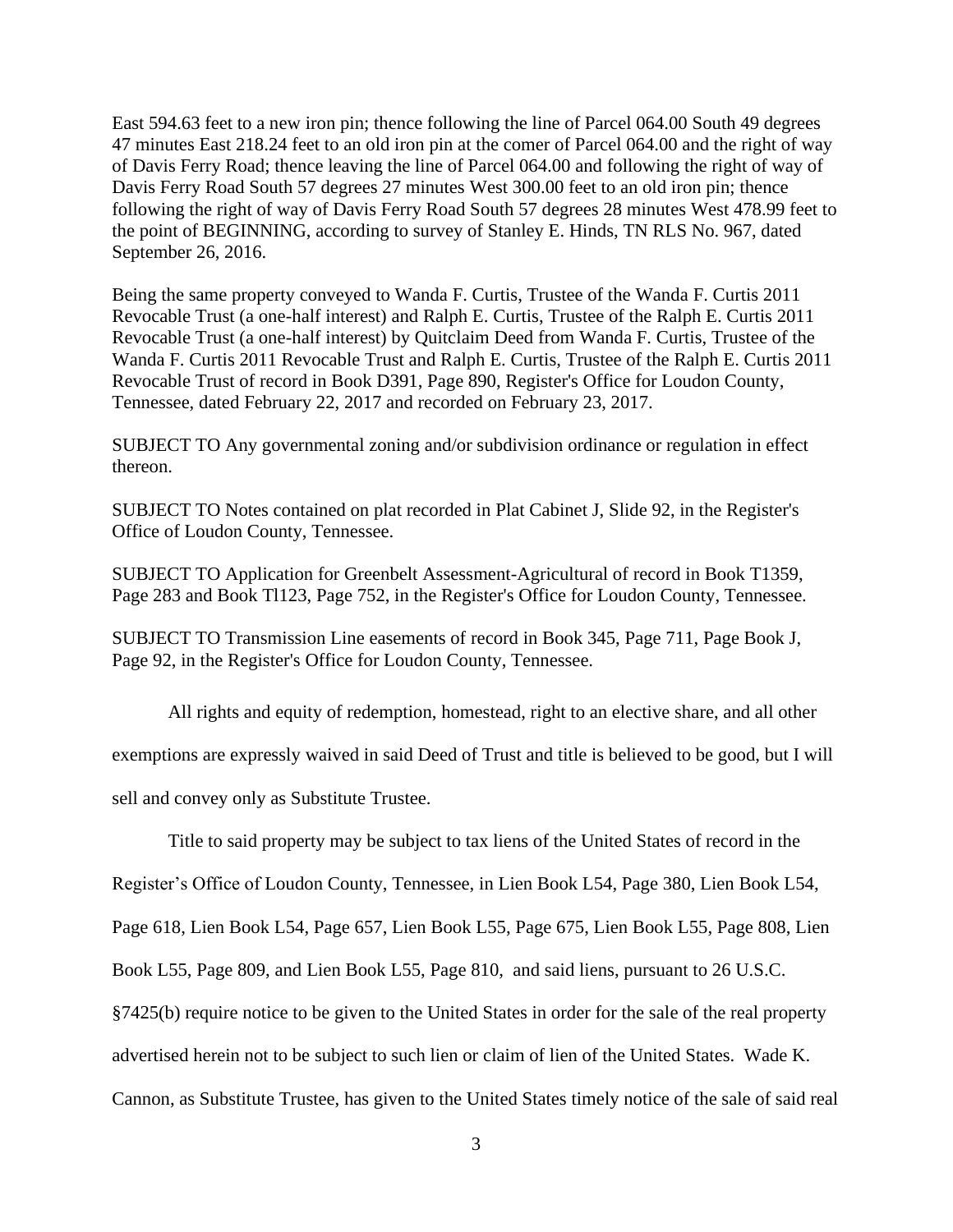property pursuant to the provisions of 26 U.S.C. §7425(b). For each and every such lien or claim of lien of the United States identified above, the sale of said real property advertised herein, will be subject to the right of the United States to redeem said real property as provided for in 26 U.S.C. § 7425(d).

Title to said property may be subject to Tax Liens of the State of Tennessee of record in the Register's Office of Loudon County, Tennessee, in Book L54, Page 855, Book L55, Page 265, and Book L55, Page 577, and said liens pursuant to T.C.A. § 67-1-1433(b)(1) require notice to be given to the State of Tennessee in order for the sale of the real property advertised herein not to be subject to such lien or claim of the State of Tennessee. Wade K. Cannon, as Substitute Trustee, has given to the State of Tennessee timely notice of the sale of said real property pursuant to the provisions of T.C.A. § 67-1-1433(b)(1). For each and every such lien or claim of lien of the State of Tennessee identified above, the sale of said real property advertised herein, will be subject to the right of the State of Tennessee to redeem said real property as provided for in T.C.A. § 67-1-1433(c)(1).

Substitute Trustee, upon information and belief, understands that the following liens or encumbrances may exist on the property and this Notice of Sale has been provided to the holders of said deeds of trust and encumbrances by placing this Notice in the United States mail addressed to said holders at the addresses provided in said deed or deeds of trust and/or encumbrance(s):

Federal Tax Lien against Ralph Curtis and Curtis Equipment Co. recorded at Lien Book L54, Page 380 on January 8, 2021 in the amount of \$83,404.64;

Federal Tax Lien against Curtis Equipment Sales, LLC recorded at Lien Book L54, Page 618 on March 15, 2021 in the amount of \$37,684.36;

Federal Tax Lien against Curtis Equipment Sales, LLC recorded at Lien Book L54, Page 657 on April 5, 2021 in the amount of \$84,443.32;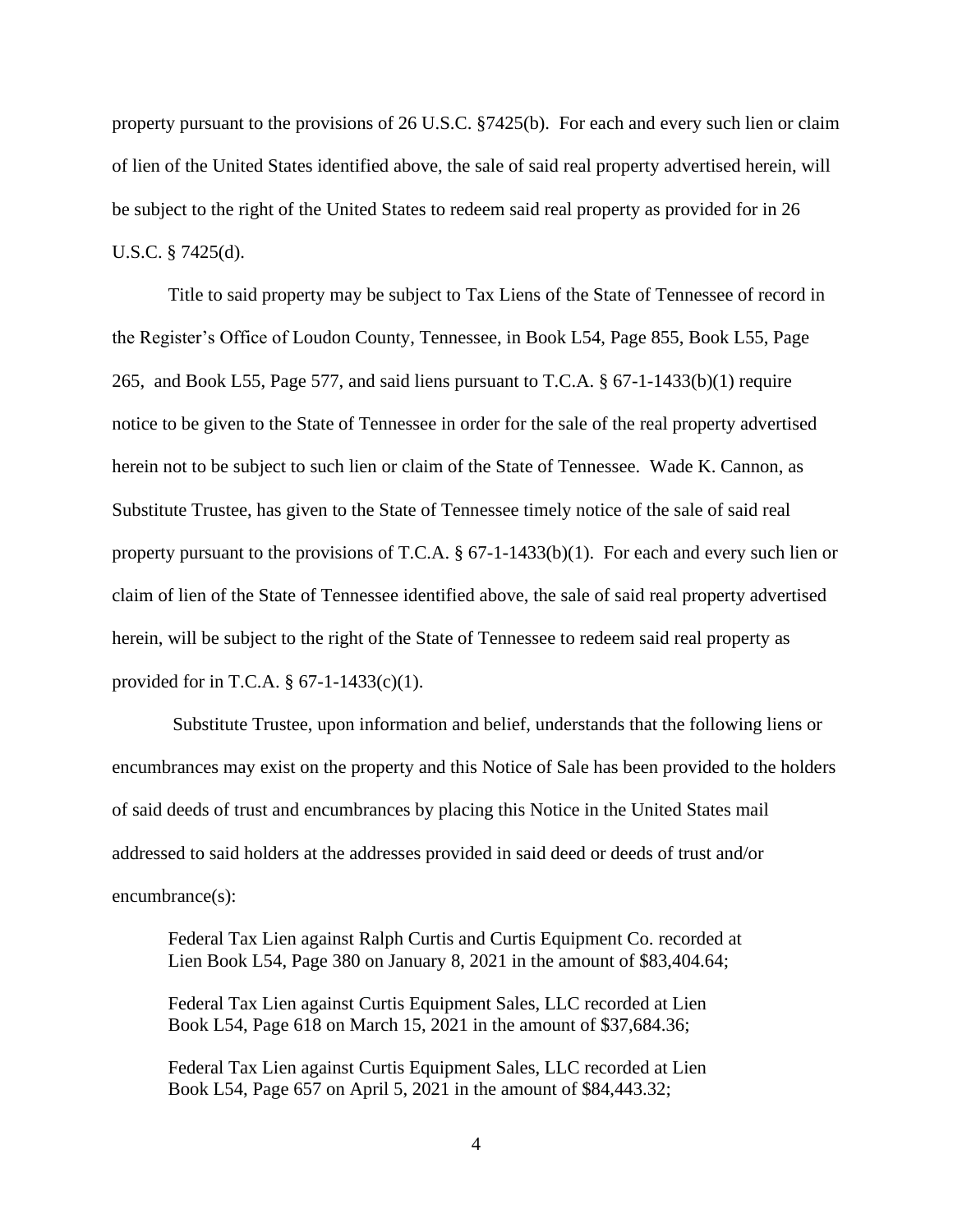Federal Tax Lien recorded against Curtis Equipment Sales, LLC at Lien Book L55, Page 675 on January 10, 2022 in the amount of \$60,695.64;

Federal Tax Lien recorded against Ralph E. Curtis at Lien Book L55, Page 808 on February 14, 2022 in the amount of \$15,749.61;

Federal Tax Lien against Scott E. Curtis recorded at Lien Book L55, Page 809 on February 14, 2022 in the amount of \$15,749.61; and

Federal Tax Lien against Belinda L. Bright recorded at Lien Book L55, Page 810 on February 14, 2022 in the amount of \$15,749.61;

Mailed to: Internal Revenue Service Advisory Group Manager 801 Broadway, MDP53 Nashville, TN 37203

Tennessee Department of Labor & Workforce Development Tax Lien against Ralph E. Curtis and D/B/A Curtis Equipment Sales recorded on May 24, 2021 at Lien Book L54, Page 855;

Tennessee Department of Revenue Tax Lien against Curtis Transportation Company, LLC recorded on September 20, 2021 at Lien Book L55, Page 265;

Tennessee Department of Revenue Tax Lien against Curtis Equipment Sales, LLC recorded on December 13, 2021 at Lien Book L55, Page 577;

Mailed to:

Tennessee Department of Labor & Workforce Development Employment Security Division UI Recovery Atten: Director Robin Betts 220 French Landing Drive Nashville, TN 37243

Legal Department Tennessee Department of Labor & Workforce 3 rd Floor 220 French Landing Drive Nashville, TN 37243

Tennessee Department of Revenue Special Procedures Section Post Office Box 190665 Nashville, TN 37219-0665